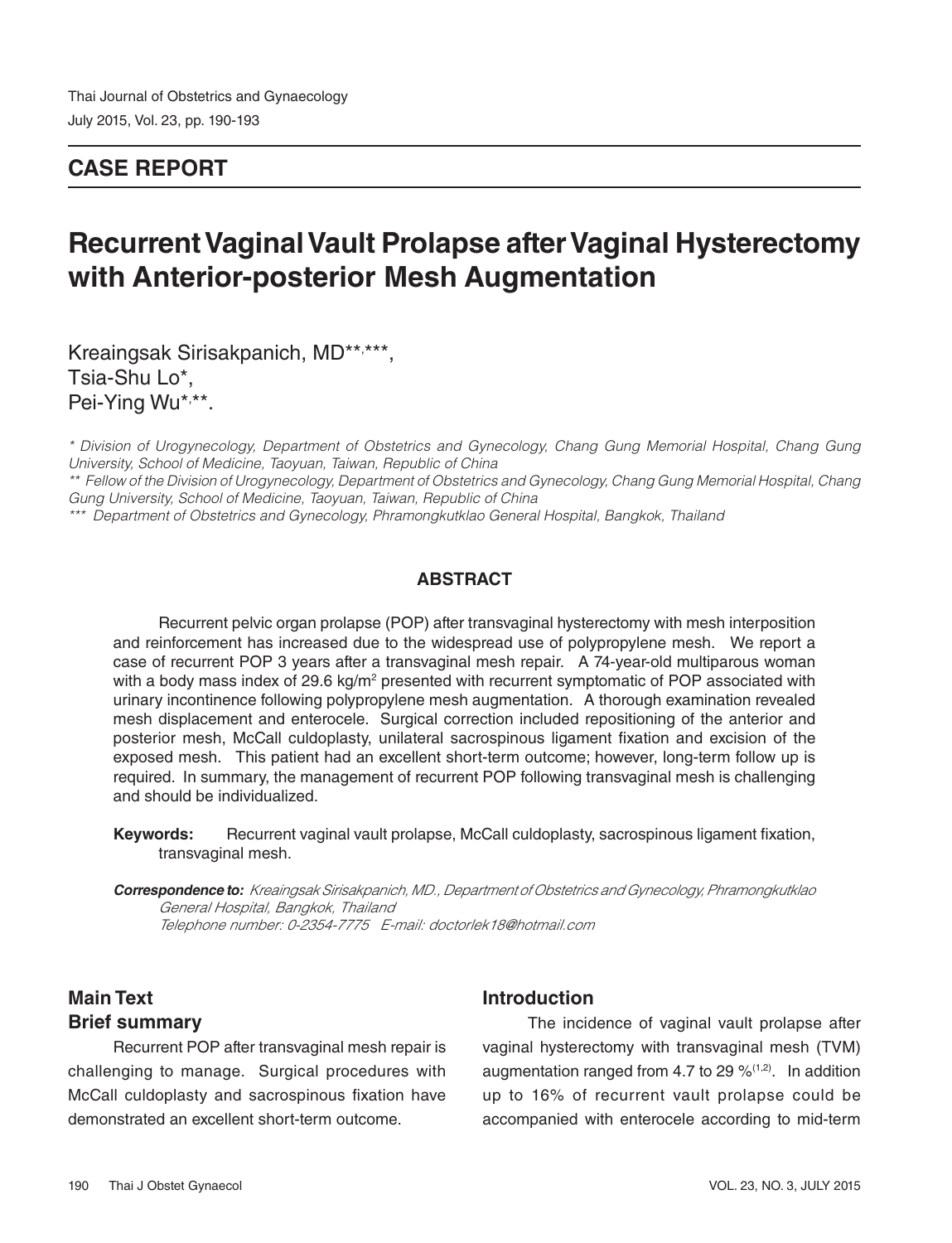and long-term follow-up<sup>(3)</sup>. We have also experienced one case with failed TVM repair who presented with recurrent vault prolapse, enterocele and urinary symptoms. The challenging aspect for this case was the surgical difficulty due to altered anatomical planes caused by extensive tissue scarring and fibrosis after the TVM implantation which could lead to increased risk of urinary tract and bowel injuries<sup>(2)</sup>.

#### **Case**

A 74-year-old, multiparous woman, menopause for 25 years presented the predominant symptoms of recurrent vaginal vault prolapse after having two previous surgeries for POP. The patient had symptom of anterior vaginal prolapse since 1997 and underwent urinary bladder suspension in 1998. Twelve years later she was diagnosed of having uterine prolapse with cystocele and rectocele which was corrected by transvaginal hysterectomy with anterior (Perigee™) and posterior (Apogee™) mesh augmentation. One year after surgery she developed recurrent of vagina bulge and urinary symptoms including nocturia (4-5 times a night) and frequency (almost every hour). However, there was no vaginal discharge or bleeding. As symptoms deteriorating, the patient decided to come to our clinic for treatment in 2013.

Physical examination revealed an overweight woman with a BMI of 29.6 kg/m<sup>2</sup>. Pelvic examination revealed POP quantification system stage IV (Aa +1, Ba +11, C +11, gh 5, Pb 3, TVL 12, Ap +1, Bp +11, D–omitted), and vaginal mucosa mesh exposure measuring 1 cm in diameter at the anterior compartment IUGA/ICS classification: 2AaT4S1 (Fig. 1A). The 1-hr pad test yielded only 0.2 gm of weight change. Urodynamic study revealed a large compliance bladder, detrusor underactivity, and urodynamics stress incontinence (USI). Cystoscopic examination was unremarkable.



**Fig. 1. (A)** Before surgery demonstrated pelvic organ prolapse stage IV (left), **(B)** After surgery (right)

Initial conservative management with ring pessary was declined by the patient. She was counseled and underwent the following surgical procedures which were composed of reduction of enterocele, McCall culdoplasty, reattachment of the polypropylene vagina mesh at the apex of vaginal vault and sacrospinous fixation (SSF). A mid line incision was made on the anterior vagina wall. After careful dissection the enterocele sac was identified and opened (Fig. 2). The small bowel was reduced and the sac was closed with a purse string suture. The gap in between the anterior and posterior mesh was obliterated by attaching the mesh together. Further dissection to identify the uterosacral ligament and McCall culdoplasty was done. Right SSF was performed by a posterior approach. A midline incision was made on the posterior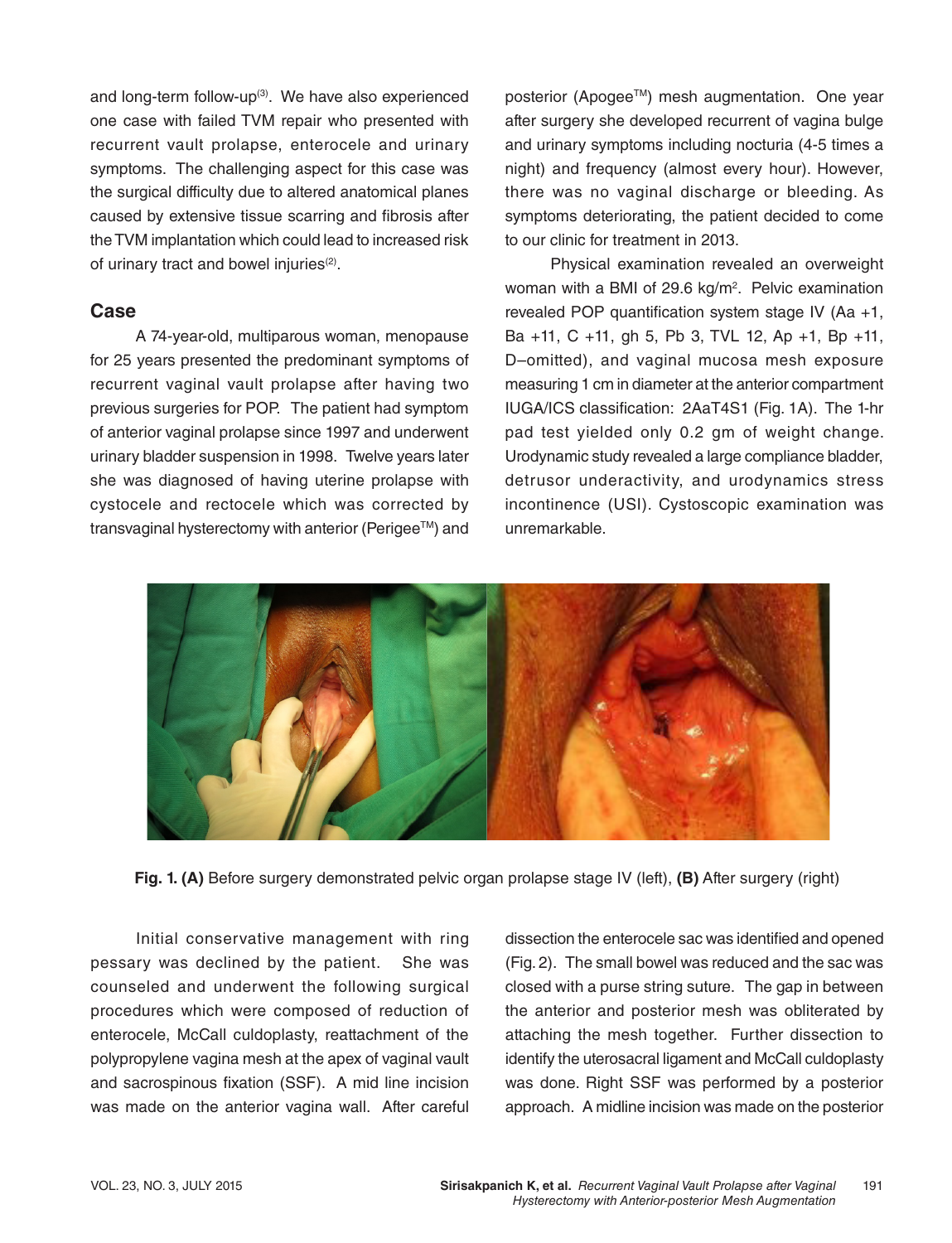vagina wall after a hydrodissection and the right pararectal space was bluntly dissected to identify sacrospinous ligament complex. A non-absorbable suture (1-polypropylene) was passed into the sacrospinous ligament complex by the aid of Miya Hook ligature carrier and suspended to the apex of vaginal vault. Mesh excision was done at exposed site and vagina mucosa was closed using 2-0 vicryl.

Intraoperative cystoscopy was performed and no injuries were found.

The patient was discharged in good condition on postoperative day 4. She came back to our clinic for follow-up after surgery at 2 weeks, 1 month, 3 months and 6 months with no prolapse symptoms, good wound healing and improved urinary symptoms.



**Fig. 2.** Enterocele sac was opened

#### **Discussion**

The incidence of recurrent vaginal vault prolapse after vaginal hysterectomy with mesh augmentation has gradually increased due to the widespread utilization of transvaginal polypropylene mesh for resolving pelvic organ prolapse. The combination of intrinsic factors present in our patient such as age, overweight, preexisting weakness of pelvic floor, history of surgery for POP, increasing number of prolape segments, shrinkage and displacement of the mesh result from poor surgical technique are possible factors related to the recurrence<sup>(2)</sup>. The vaginal surgeon is faced with the challenges of a difficult dissection due to altered anatomical planes caused by tissue fibrosis and scarring which can lead to bleeding and urinary tract or anorectal injury(2,4). In general, treatment consideration for POP include prolapse severity, associated symptoms, risk of complication, patient's preference, patient's health and expected outcome. Despite our initial advice

for conservative management, the patient's decision was to carry on the surgery.

An enterocele is a peritoneal containing loops of small bowel or omentum that progressively disrupts the recto-vagina (Denonvilliers) fascia so there is a possible risk of bowel obstruction or incarceration<sup>(3)</sup>. McCall culdoplasty does not cause alteration of the vaginal axis and provides excellent anatomical and functional support for the posthysterectomy women. In addition, this technique has been proved to be more effective in preventing enterocele than a simple peritoneal suture of the vaginal vault or the Moschcowitz method<sup>(3)</sup>. For our patient, we performed McCall culdoplasty and reattached anterior and posterior mesh together to obliterate the cul-de-sac, therefore preventing recurrence of enterocele. However, it is more difficult to identify and trace the remnant of uterosacral ligament to its origin to do a high (modified) McCall procedure in recurrent vault prolapse. A disadvantage of this